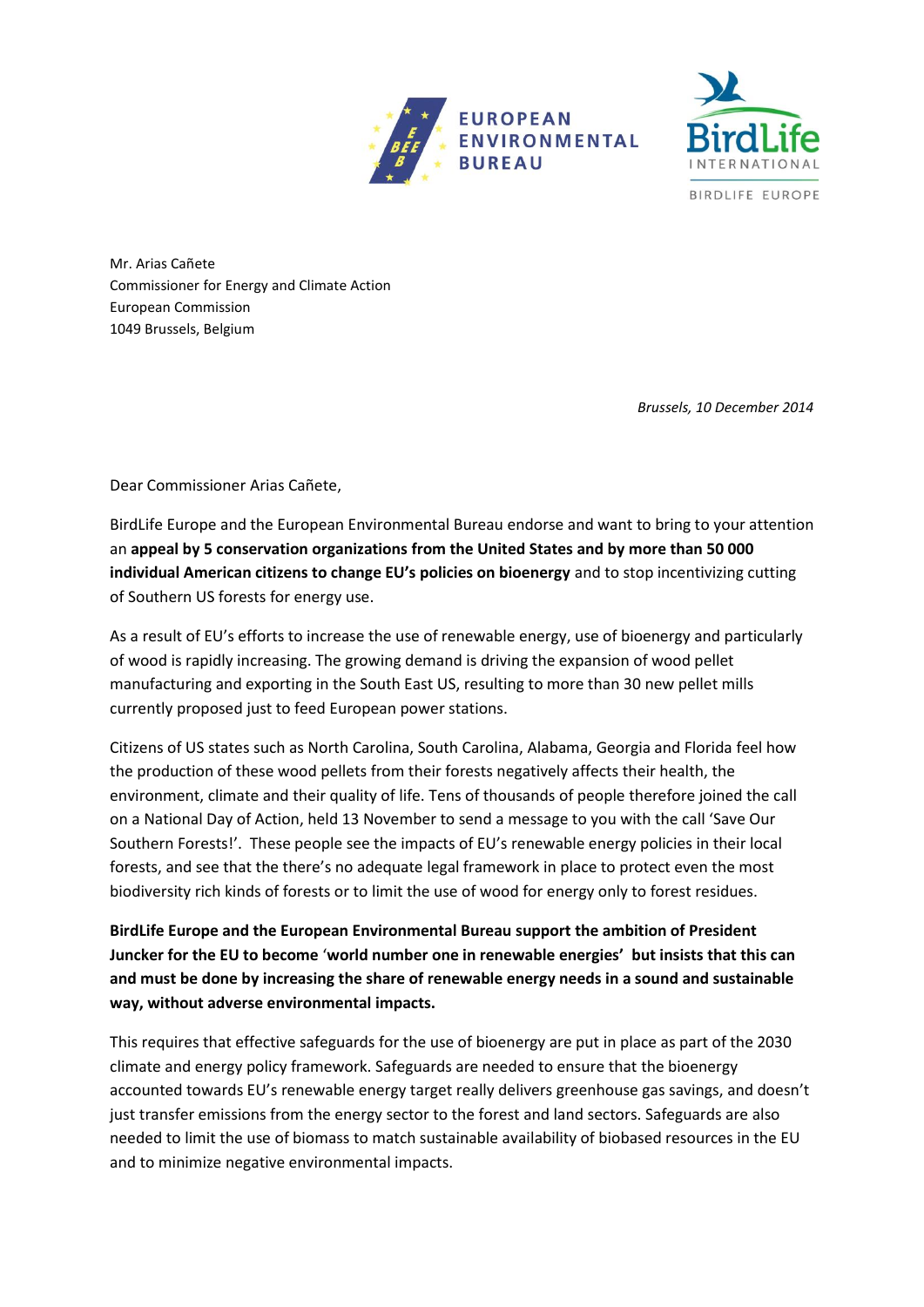We, together with organizations and citizens who have sent you the 'Save Our Southern Forests' message, rely on you to take action.

To further discuss the impacts on US forests and citizens of our bioenergy policies and opportunities to tackle negative impacts, **we would also like to offer to organize a meeting with representatives of the US organizations signing the accompanied message**. We would appreciate an opportunity to discuss these issues further with you on the first weeks of February.

Yours sincerely,

for lead

Angelo Caserta **Jeremy Wates** Regional Director **Secretary General** 

 $l_{1}$   $u_{2}$ 

Stichting Birdlife Europe **European Environmental Bureau**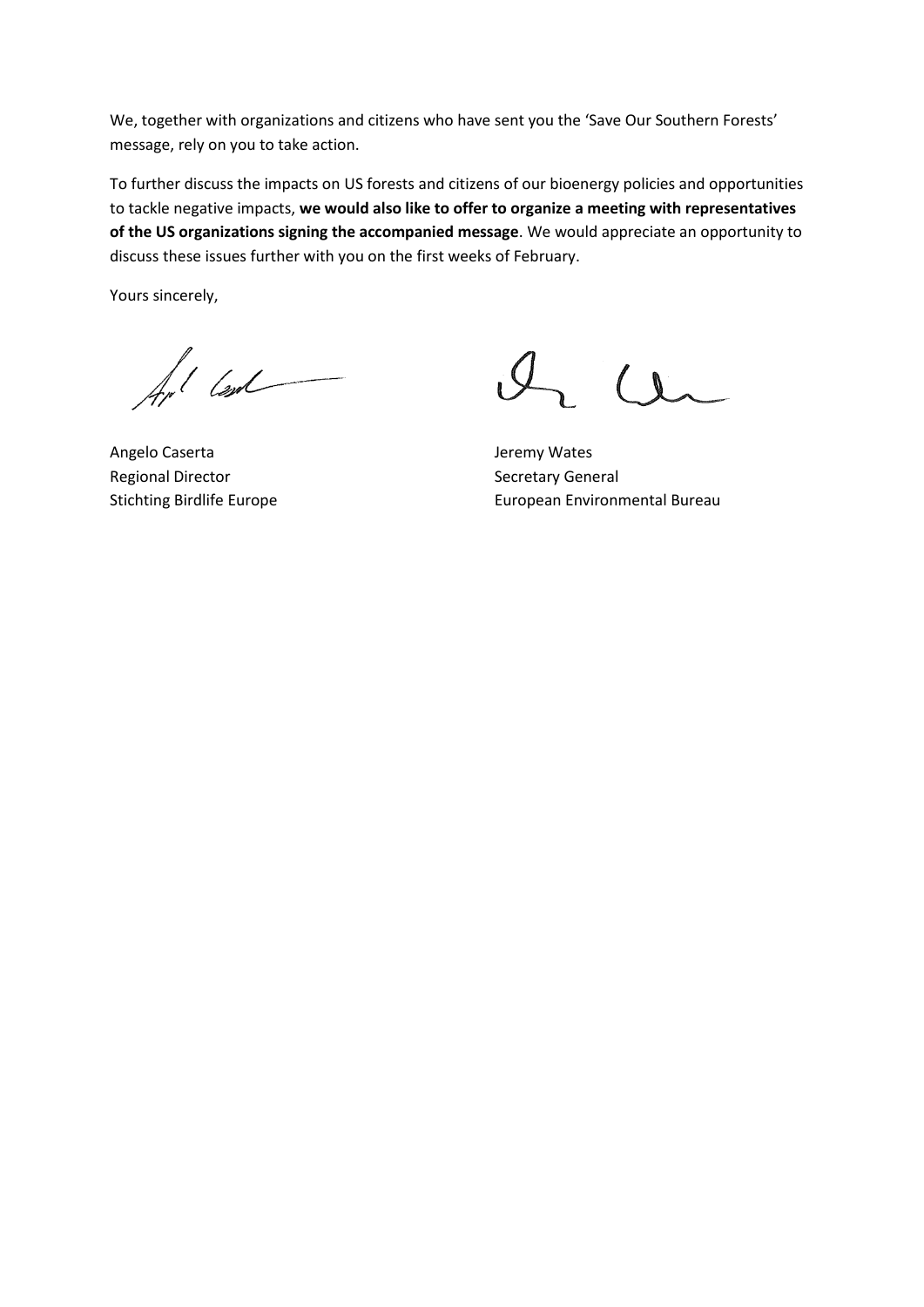Dear Commissioner Miguel Arias Cañete,

I am writing to express my concerns about the devastation to forests and communities in the Southern United States caused by the rapidly increasing demand for wood pellets that are being burned in European power stations. I ask you to take action now to **S**ave **O**ur **S**outhern forests.

As you are well aware, the increased demand for wood as a fuel source in the EU and particularly in the United Kingdom is driving the expansion of wood pellet manufacturing and export in the Southern US. The production of these wood pellets from our forests negatively affects our health, environment, climate and quality of life. This is an SOS message - Save Our Southern Forests!

The large-scale burning of wood pellets is not a solution to climate change or a feasible alternative to coal. Mounting scientific research shows that burning wood pellets manufactured from trees will increase near-term carbon emissions and accelerate climate change. A recent report released by the UK Department of Energy and Climate Change confirms that all scenarios in which whole trees or coarse woody residuals are used for wood pellets produce a result that is not carbon beneficial.

Additionally, our living forests provide many benefits. Standing forests are our best defense against climate change through gathering and storing carbon. Forests provide our communities with clean air to breathe, water to drink and natural protection from flooding and hurricanes. They are home to countless species of plants and animals found nowhere else on earth. Cutting them down as a solution to the climate crisis is bad policy and makes no sense. We can no longer invest in forest destruction; we need to focus on forest conservation.

Alternatives do exist, including true renewables like solar, wind and geothermal energy that are significantly less destructive sources of energy. Rather than investing in short-term and short-sighted solutions, we should be increasing these types of energy investments.

Hear our SOS message. Take action now. Consider these alternatives and stop incentivizing the use of trees for fuel in your renewable energy policies. The future of our forests, climate and health depends on it.

Sincerely,

## *See Attached Names*









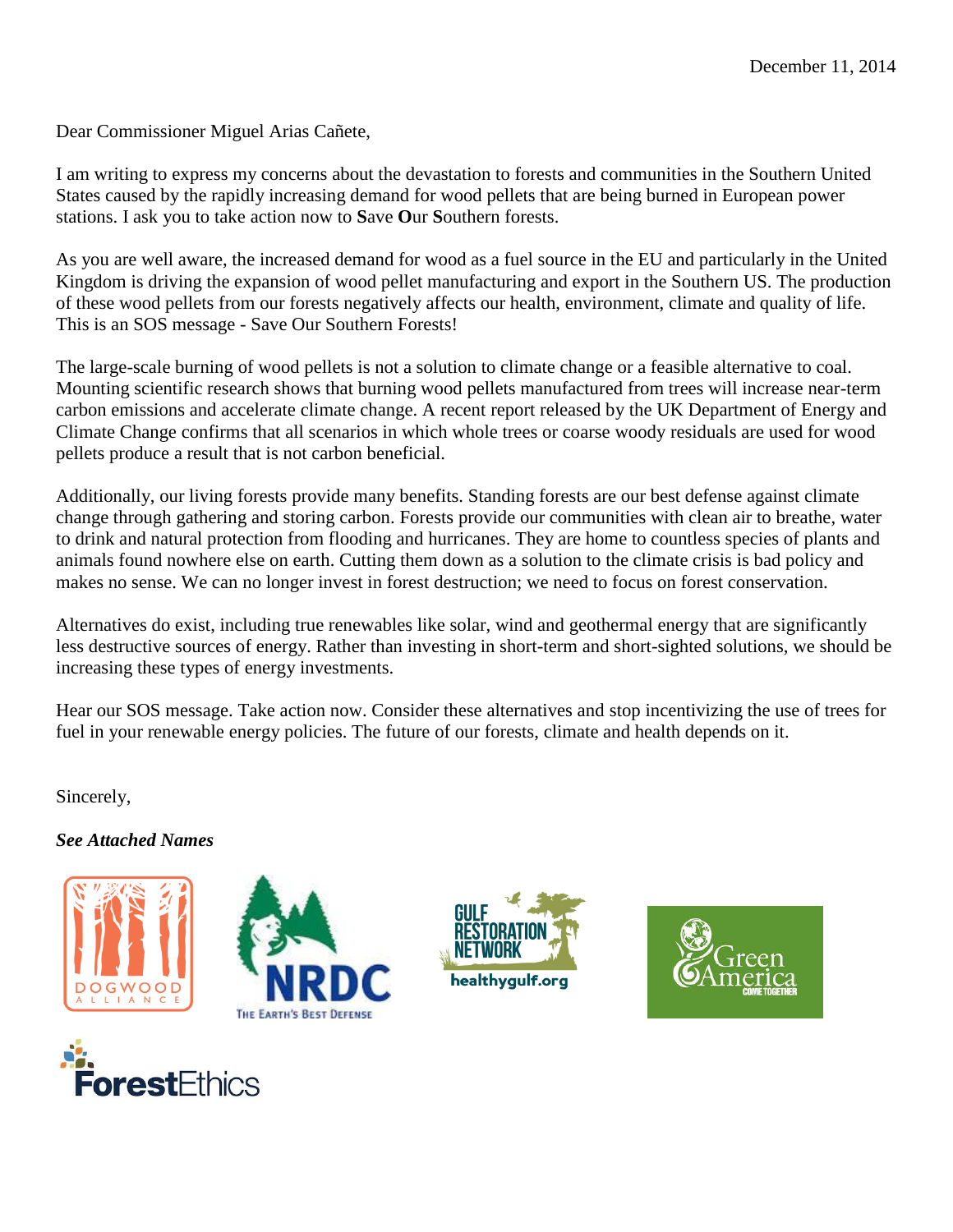



Mr. Karmenu Vella Commissioner for Environment, Maritime Affairs and Fisheries European Commission 1049 Brussels, Belgium

*Brussels, 11 December 2014*

Dear Commissioner Vella,

BirdLife Europe and the European Environmental Bureau endorse and want to bring to your attention an **appeal by five conservation organizations from the United States and by more than 50 000 individual US citizens for a change in the EU's policies on bioenergy** and to stop incentivizing cutting of Southern US forests for energy use.

As a result of the EU's efforts to increase the use of renewable energy, the use of bioenergy and particularly of wood is rapidly increasing. The growing demand is driving the expansion of wood pellet manufacturing and exporting in the South East US, resulting in more than 30 new pellet mills currently proposed just to feed European power stations.

Citizens of US states such as North Carolina, South Carolina, Alabama, Georgia and Florida feel how the production of these wood pellets from their forests negatively affects their health, the environment, climate and their quality of life. Tens of thousands of people therefore joined the call on a National Day of Action, held 13 November, to send a message to you with the call 'Save Our Southern Forests!' These people witness firsthand the impacts of the EU's renewable energy policies in their local forests, and see that there is no adequate legal framework in place to protect even the most biodiversity-rich kinds of forests or to limit the use of wood for energy only to forest residues.

**BirdLife Europe and the European Environmental Bureau support the ambition of President Juncker for the EU to become** '**world number one in renewable energies' but insists that this can and must be done by increasing the share of renewable energy needs in a sound and sustainable way, without adverse environmental impacts.**

This requires that effective safeguards for the use of bioenergy are put in place as part of the 2030 climate and energy policy framework. Safeguards are needed to ensure that the bioenergy accounted towards the EU's renewable energy target really delivers greenhouse gas savings, and does not just transfer emissions from the energy sector to the forest and land sectors. Safeguards are also needed to limit the use of biomass to match sustainable availability of biobased resources in the EU and to minimize negative environmental impacts.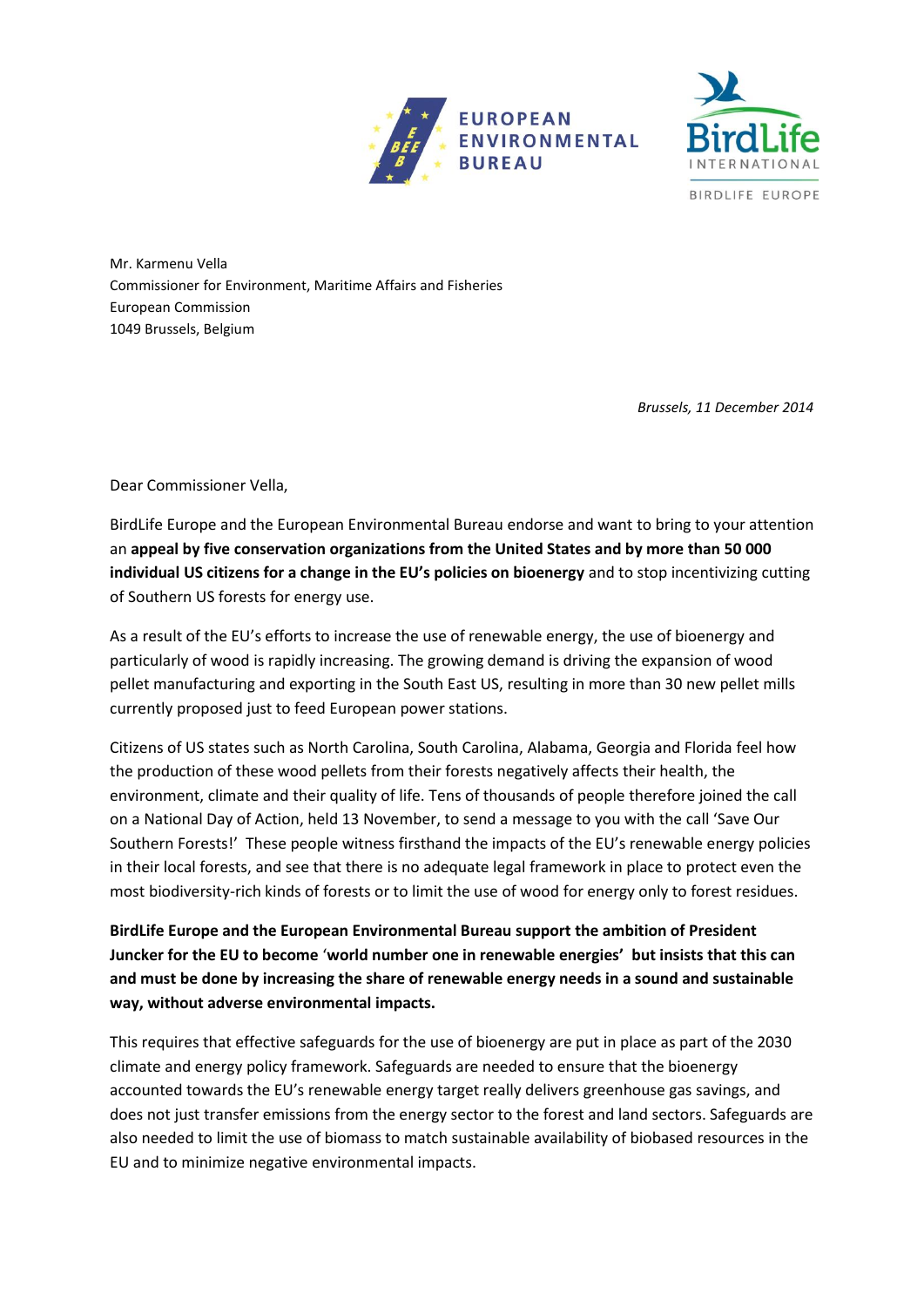We, together with the organizations and citizens who have sent you the 'Save Our Southern Forests' message, rely on you to take action.

To further discuss the impacts on US forests and citizens of our bioenergy policies and opportunities to tackle negative impacts, **we would also like to offer to organize a meeting with representatives of the US organizations signing the accompanying message**. We would appreciate an opportunity to discuss these issues further with you during the first weeks of February.

Yours sincerely,

for lead

Angelo Caserta and The Caser and The Caser and The Caser and The Jeremy Wates Regional Director **Secretary General** Secretary General

 $l_{1}$   $u_{2}$ 

Stichting Birdlife Europe **European Environmental Bureau**